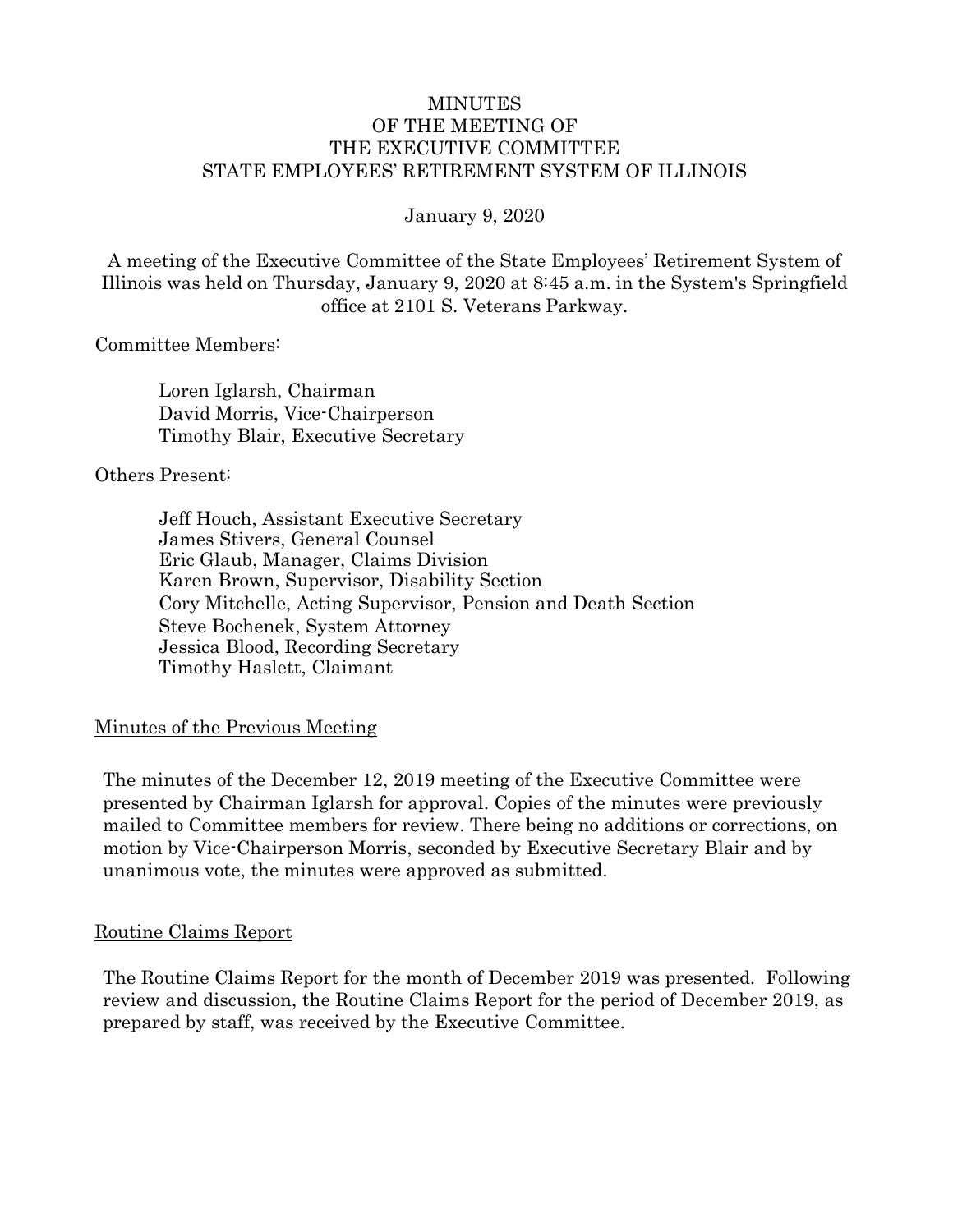# Old Business

# Peter Milone – Appeal SSA Overpayment – Recommendation

Peter Milone was approved for a non-occupational disability benefit from SERS in October 2018. Mr. Milone was approved for a retroactive Social Security disability benefit effective July 2017, which created an overpayment.

SERS sent Mr. Milone a notification letter on September 12, 2019 explaining the calculation of the overpayment and what was due. Per SERS Board policy, the Overpayment Section is to deduct half the gross of any benefit being paid toward an overpayment owed to SERS. Mr. Milone is requesting a reduced repayment amount.

After hearing Mr. Milone present his case via teleconference at their December 2019 meeting, the Committee referred the matter to Attorney Bochenek for a recommendation.

Attorney Bochenek presented Recommendation No. 2020-1 to deny Mr. Milone's request. After discussing the recommendation, a motion was made by Executive Secretary Blair to adopt the recommendation. The motion was seconded by Chairman Iglarsh and all were in favor.

# Joshua Glossop – Appeal for Release from Irrevocable Agreement

In August 2019, Joshua Glossop signed an Irrevocable Payroll Authorization of Permissive Service Credits for the purchase of 48 months of active duty military time.

Mr. Glossop is requesting to be released from the irrevocable agreement due to hardship. After discussing the case at their December 2019 meeting the Committee decided to defer a decision pending further research.

After discussing the facts of the case, a motion was made by Executive Secretary Blair to approve Mr. Glossop's request due to his detrimental reliance on information provided by his agency. The motion was seconded by Vice-Chairperson Morris and all were in favor.

# Kirk Schoenbein – Appeal to Retire Reciprocally

Kirk Schoenbein is a member of the Illinois Municipal Retirement Fund (IMRF), SERS and JRS, but is not independently vested with JRS.

Mr. Schoenbein retired reciprocally with IMRF effective March 1, 2017 and is deferred with SERS until March 1, 2022 when he reaches age 60. He elected not to retire reciprocally with JRS.

Mr. Schoenbein is appealing that SERS undo his reciprocal pension with IMRF and instead retire reciprocally with JRS.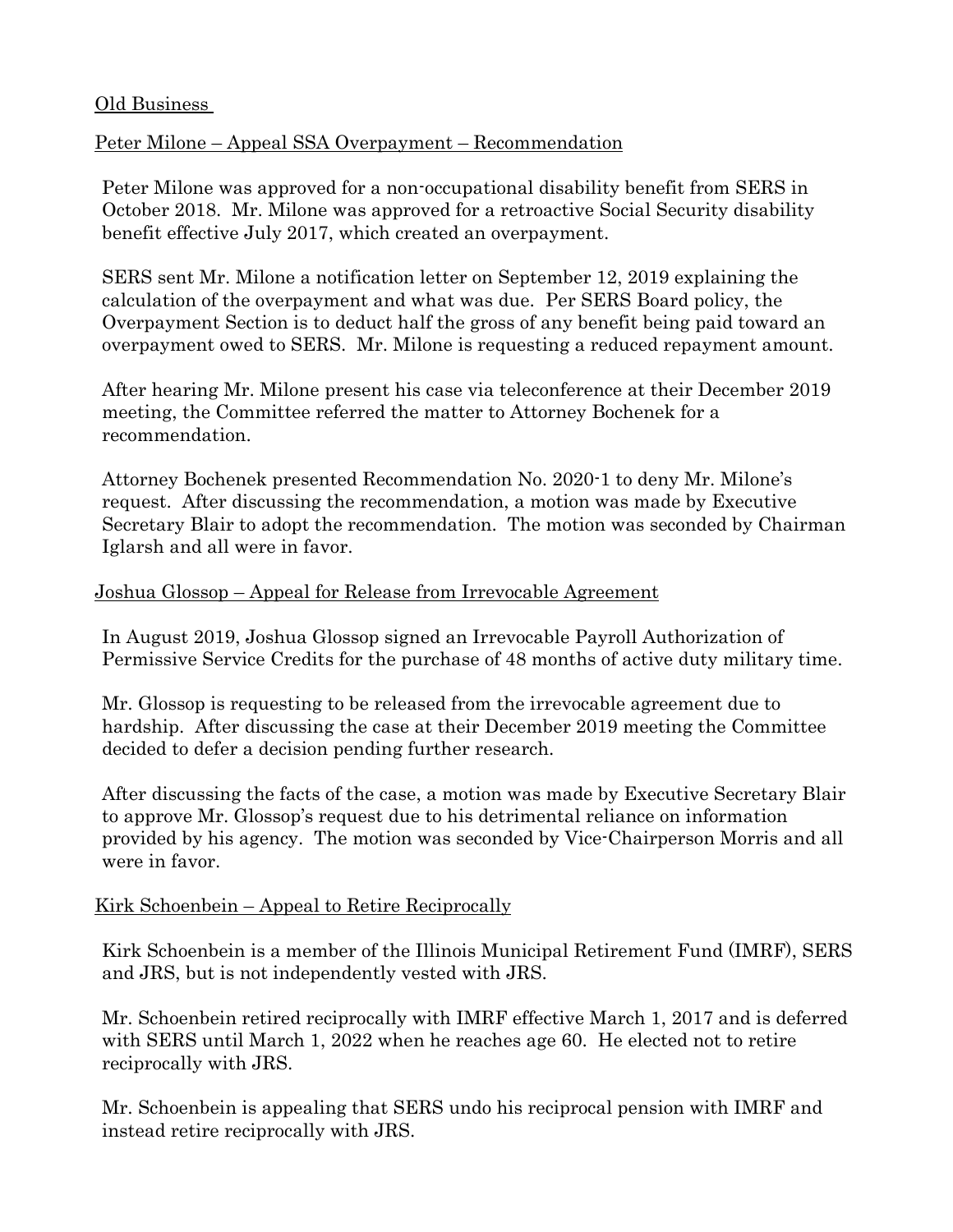The case was deferred at the Committee's September and October meetings pending further research into the case. It was again deferred at the Committee's November and December meetings pending a decision from IMRF. After some discussion, the Committee again decided to defer the case pending a decision from IMRF.

# Candyce Sharp – Appeal Non-Occupational Disability Denial

Candyce Sharp received a non-occupational disability benefit from SERS from April 5, 2019 through April 30, 2019. After inquiring as to why her benefit had stopped, Ms. Sharp was told that additional medical documentation was needed to support an extension of her benefit.

Ms. Sharp's Disability Specialist submitted all the medical documentation available to a SERS medical consultant, who determined there was insufficient evidence to support an extension of Ms. Sharp's disability benefit.

Ms. Sharp is appealing the denial of her non-occupational disability extension and requested a personal hearing at the Committee's October meeting. Ms. Sharp did not appear before the Committee at their October meeting and her case was deferred.

Ms. Sharp requested and was scheduled for a personal hearing at the Committee's January meeting with the understanding that her appeal would be considered as written if she did not appear. She again did not appear before the Committee and her case was considered accordingly.

After reviewing the facts of the case, a motion was made by Executive Secretary Blair to deny Ms. Sharp's request. The motion was seconded by Chairman Iglarsh and all were in favor.

# Lawrence Johnson – Appeal SSA Overpayment

Lawrence Johnson was approved for a non-occupational disability benefit from SERS effective March 2016. Mr. Johnson was approved for a retroactive Social Security disability benefit effective January 2017, which created an overpayment.

SERS sent Mr. Johnson a notification letter on September 4, 2019 explaining the calculation of the overpayment and what is due. As stated in SERS Board policy, the Overpayment Section is to deduct half the gross of any benefit being paid toward an overpayment owed to SERS. Mr. Johnson is requesting a lower repayment amount. The Committee deferred Mr. Johnson's case at their December meeting pending further communication with Mr. Johnson. During a recent discussion with Mr. Johnson, he indicated a desire to initiate the retirement process. Retirement should lead to a higher monthly benefit amount, reducing the impact of recovering the overpayment.

After discussing the facts of the case, a motion was made by Chairman Iglarsh to deny Mr. Johnson's request and instead offer a repayment amount of \$551.00 per month,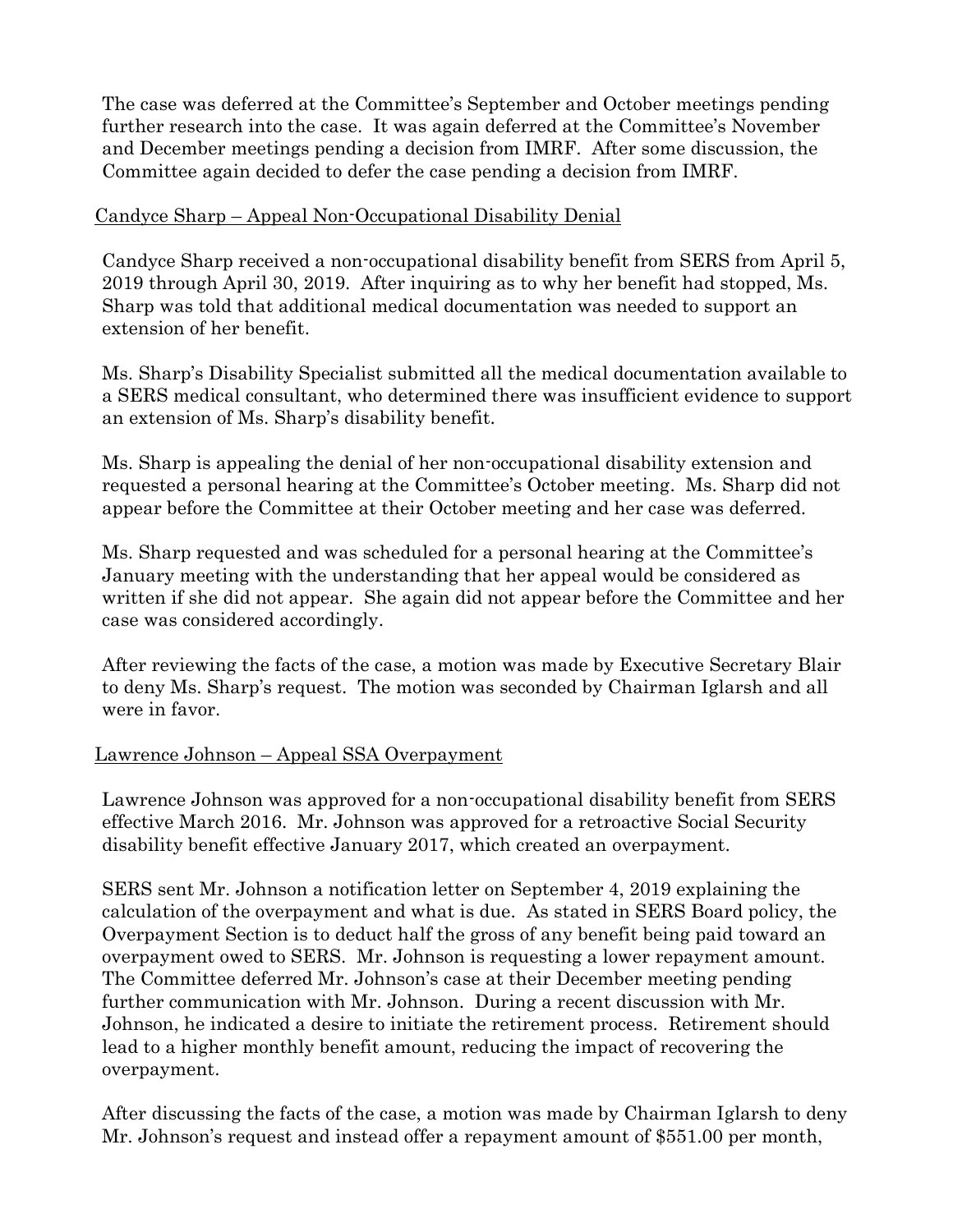that will repay the overpayment within five years. The motion was seconded by Vice-Chairperson Morris and all were in favor.

# Marilyn Laporte – Early Retirement Incentive Member Returned to Work

Marilyn Laporte participated in the Early Retirement Incentive (ERI) Buy and Quit program and has now returned to state employment.

The Pension and Death Section is asking for direction as to whether members in the ERI Buy and Quit program are due a refund of ERI contributions when they have benefitted from the service purchase for many years, including an earlier pension and several cost of living increases.

After discussion on the processing of ERI participants who return to work, it was determined by the Committee at their December meeting to defer a decision pending further research.

After further discussion of the issue, the Committee directed staff that a refund would have to be made in accordance with statute.

#### New Business

# Laura Carpenter – Appeal Overpayment Member Returned to Work

Laura Carpenter was approved for a non-occupational disability benefit from SERS effective May 2019. It was confirmed by Secretary of State payroll that Ms. Carpenter returned to their agency payroll on August 1, 2019, after disability checks for August and September had been issued to Ms. Carpenter. This created an overpayment.

SERS sent a notification letter to Ms. Carpenter on November 1, 2019 explaining the calculation of the overpayment and what was due. Ms. Carpenter is appealing the overpayment.

After reviewing the facts of the case, a motion was made by Executive Secretary Blair to deny Ms. Carpenter's request. The motion was seconded by Chairman Iglarsh and all were in favor.

# Timothy Haslett – Appeal Pension Amount – Personal Hearing – Springfield – 9:45am

Timothy Haslett retired on March 1, 2012. In September 2019 while reviewing his file for back wage adjustment, it was discovered that his final average compensation included vacation pay which created an overpayment of benefits.

The Pension & Death section adjusted Mr. Haslett's pension amount going forward, which included a reduction of his former amount. Mr. Haslett requested a personal hearing to appeal the adjustment of his pension.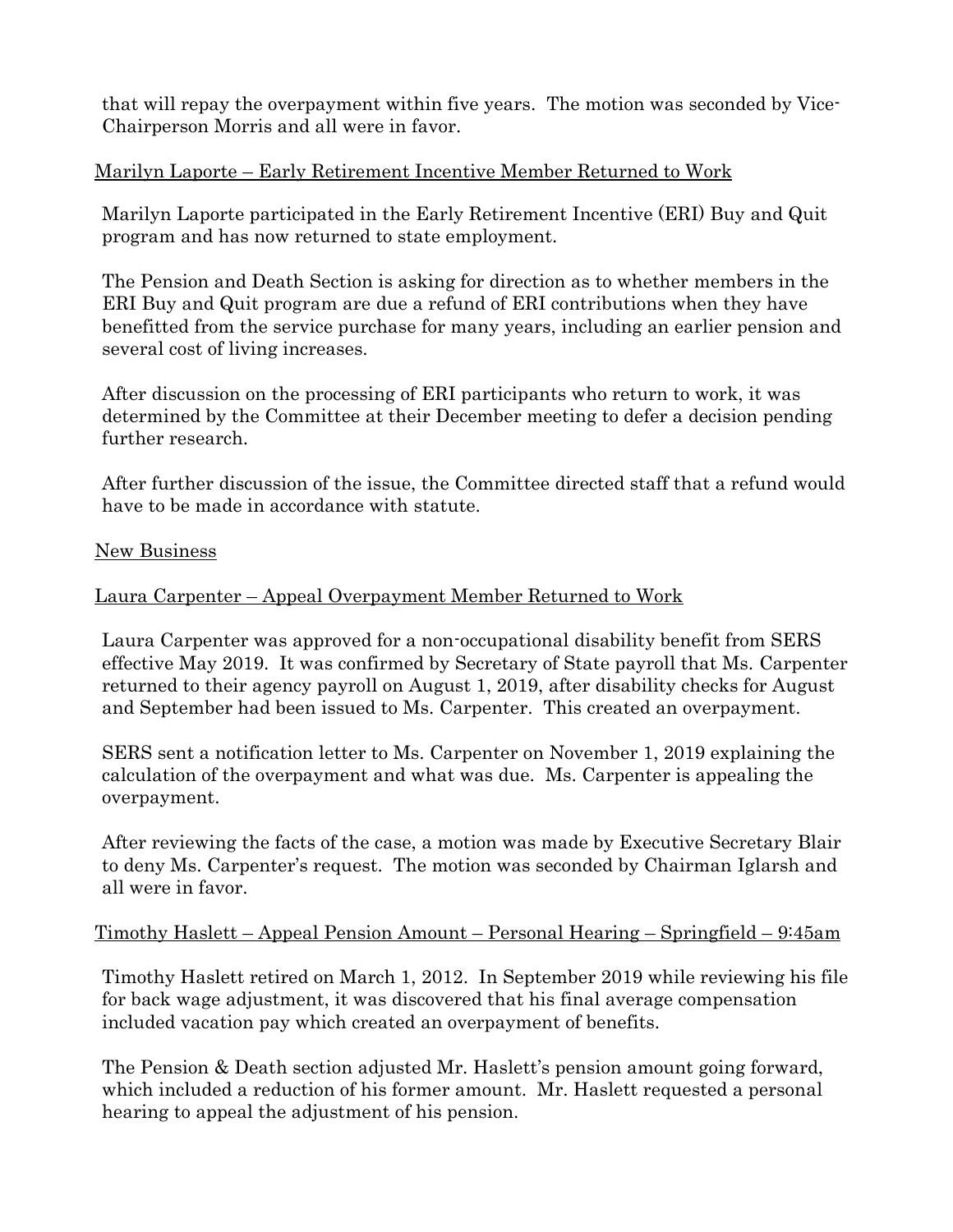After reviewing the facts of the case and some discussion, the Committee decided to refer the case for recommendation.

# Lateesha Jones – Appeal SSA Overpayment Repayment Amount

Lateesha Jones was approved for a non-occupational disability benefit from SERS effective September 2016. Ms. Jones was approved for a retroactive Social Security disability benefit effective February 2017, which created an overpayment of benefits.

SERS sent Ms. Jones a letter on October 29, 2019 explaining the calculation of the overpayment and what was due. Per SERS Board policy, the Overpayment Section is to deduct half the gross of any benefit being paid toward an overpayment owed to SERS in accordance with 5/14-125 ILCS of the Pension Code. Ms. Jones is requesting a lower repayment amount.

After discussing the facts of the case, a motion was made by Vice-Chairperson Morris to deny Ms. Jones' request and instead offer a repayment amount of \$563.50 per month, that will repay the overpayment in five years. The motion was seconded by Executive Secretary Blair and all were in favor.

# Yvette Stewart – Appeal SSA Overpayment Repayment Amount

Yvette Stewart was approved for a non-occupational disability benefit from SERS effective March 2019. She was approved for a retroactive Social Security disability benefit effective December 2018, which created an overpayment of benefits.

SERS sent Ms. Stewart a letter on November 15, 2019 explaining the calculation of the overpayment and what was due. Per SERS Board policy, the Overpayment Section is to deduct half the gross of any benefit being paid toward an overpayment owed to SERS in accordance with 5/14-125 ILCS of the Pension Code. Ms. Stewart is requesting a lower repayment amount.

After discussing the facts of the case, a motion was made by Vice-Chairperson Morris to deny Ms. Stewart's request and instead offer a repayment amount of \$300.98 per month, that will repay the overpayment in five years. The motion was seconded by Chairman Iglarsh and all were in favor.

# Byron Takahashi – Appeal to Receive COLA Buyout

Byron Takahashi retired effective May 2019 with a QILRDO on file. At retirement, Mr. Takahashi declined to take the COLA buyout option. However, a supplemental QILDRO order was later received dividing the COLA buyout monies.

Mr. Takahashi is appealing to receive the COLA buyout.

After some discussion, a motion was made by Chairman Iglarsh to deny Mr. Takahashi's request. The motion was seconded by Vice-Chairperson Morris and all